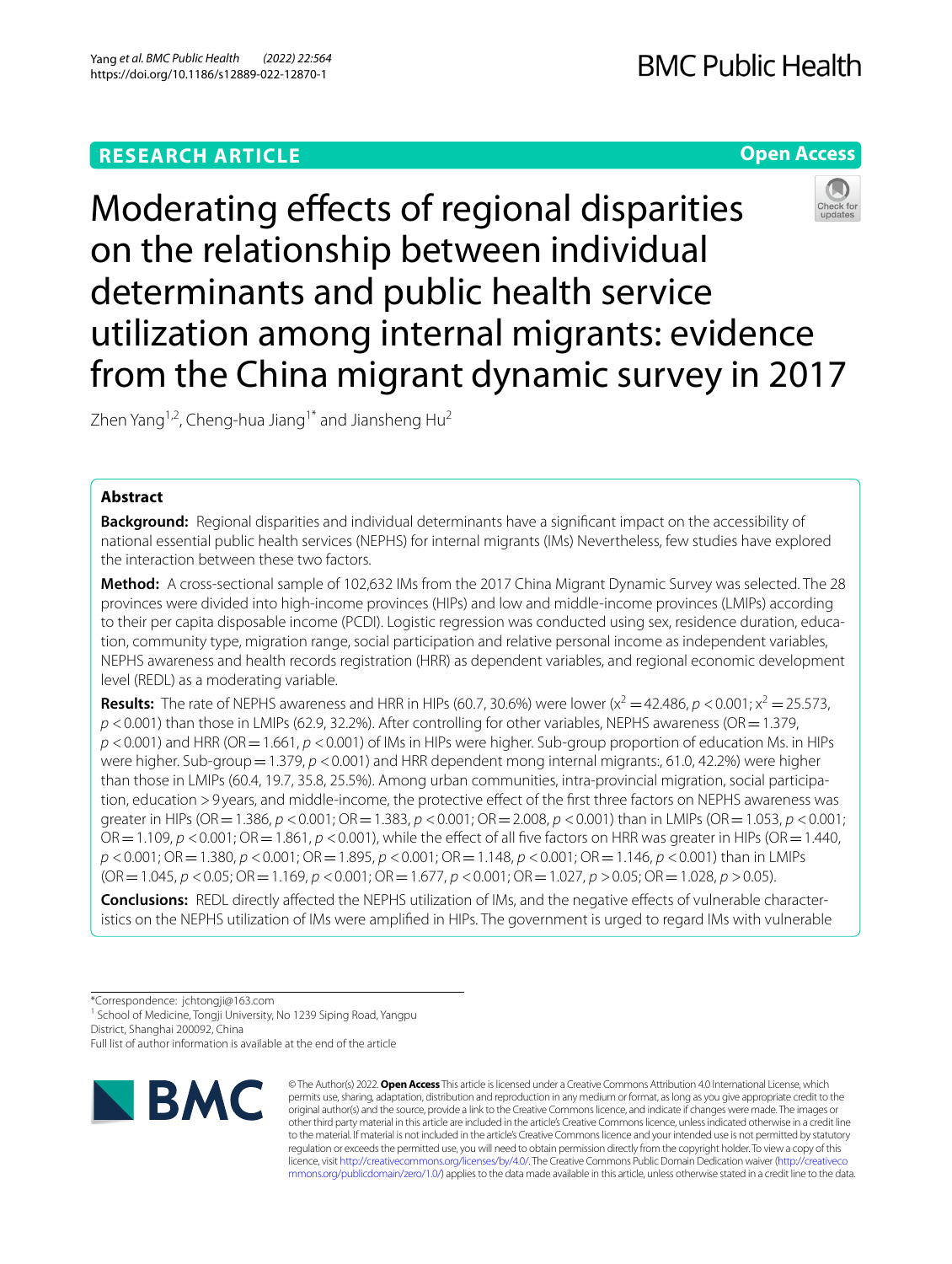characteristics in HIPs as the key population in future NEPHS equalization and take targeted measures to stimulate their enthusiasm to participate in NEPHS.

**Keywords:** Internal migrants, Regional disparity, Individual determinants, Public health services, China

# **Background**

Social development drives global mobility. Migration can be internal or international, with the internal migrants (IMs) surpassing the number of international migrants by four times [\[1\]](#page-8-0). Due to institutional, logistical, linguistic and cultural barriers, IMs in some countries are not treated equally as natives, and they face many obstacles in health resources utilization in particular [[2\]](#page-8-1). Studies from China, India, South Africa, and other countries show that IMs have insufficient access to local public health services [[3–](#page-8-2)[8\]](#page-8-3). IMs consistently under-use health services both in their original communities and in their destination cities, resulting in potential short-term and long-term health problems  $[9]$  $[9]$ . The effective improvement of accessibility to health services for IMs has become an important challenge globally.

During the past three decades, China has experienced the largest migration in human history, with millions of rural inhabitants moving temporarily or permanently to cities. Internal migration is inevitable and essential for the economic and social prosperity of China. IMs exceeded 240 million in 2017 [[10\]](#page-8-5), and the number has remained stable with a slight decline in recent years. In 2009, the central government initiated the National Essential Public Health Services (NEPHS), a service that is provided free of charge to all residents, including IMs who have lived there for more than six months [[11\]](#page-8-6). NEPHS includes health records registration (HRR), health education, immunization for children and chronic disease management. Since 2009, the government has successively introduced measures to strengthen the equalization of NEPHS  $[12-14]$  $[12-14]$  $[12-14]$ . Efforts have been successful, as from 2014 to 2015, the rate of HRR increased from 22.98%t to 29.10%, and the acceptance rate of health education increased from 70.14 to  $90.70\%$  [[15\]](#page-8-9). The new situation promotes the working mode of the government to change from general service to targeted service, and the focus has gradually shifted to achieving NEPHS equalization within IMs [[14](#page-8-8)].

According to the model presented by Andersen and Newman [\[16](#page-8-10)], factors that affect health services accessibility include: (1) health services system, (2) societal determinants, and (3) individual determinants. The majority of existing studies have focused on individual determinants. Variables such as urban community, long residence duration, high education, high income, and intra-provincial migration, are considered to have a positive impact on NEPHS accessibility [\[3](#page-8-2), [4](#page-8-11), [15,](#page-8-9) [17–](#page-8-12) [26\]](#page-9-0). The disadvantageous socioeconomic status (SES) in women limits their access to health services in some countries [[5,](#page-8-13) [7](#page-8-14)], in contrast to China [\[3,](#page-8-2) [4,](#page-8-11) [15](#page-8-9), [17,](#page-8-12) [20](#page-9-1)[–26](#page-9-0)]. Previous studies have explored the impact of region disparity on the health service utilization of IMs, but the conclusions are inconsistent. Some studies have noted that the health service utilization is low in eastern China and high in central and western China [\[19](#page-9-2)[–23,](#page-9-3) [26\]](#page-9-0). Since most of the eastern regions are high-income provinces (HIPs), while most of the central and western regions are low- and middle-income provinces (LMIPs), these studies speculated that the regional economic development level (REDL) may be negatively related to the NEPHS utilization level in IMs [[15,](#page-8-9) [26](#page-9-0)]. Following comparison of the NEPHS utilization level in IMs in three developed regions (i.e., Yangtze River Delta, Pearl River Delta and Bohai Bay) with other regions, Yang [\[4](#page-8-11)] postulates that REDL can promote the NEPHS utilization level in IMs.

The following problems exist with the existing studies and their discussion of REDL and NEPHS utilization level. First, inferring the relationship between REDL and NEPHS utilization level indirectly through the method of dividing regional types by geographical scale is not realistic, because it ignores the REDL diferences among provinces within the same geographical area. For example, in the Yangtze River Delta, per capita disposable income (PCDI) in Shanghai was nearly twice that of Anhui province in 2017, and a gap of such proportions may interfere with the analysis. Second, when analyzing regional differences using national samples, the majority of studies analyze individual determinants and REDL as independent variables, without considering the possible interactions between the two [[19–](#page-9-2)[21](#page-9-4), [23,](#page-9-3) [26](#page-9-0)]. REDL should be regarded more as a societal determinant, and the efect of individual determinants on health service utilization could be infuenced by societal determinants [\[16](#page-8-10)]. A number of transnational studies have pointed out the presence signifcant diferences among countries in the relationship between SES and health service utilization [[27,](#page-9-5) [28\]](#page-9-6). However, Pevalin [\[29](#page-9-7)] believes that no signifcant diference exists in the strength of this relationship between poor and rich areas in the UK.

According to 2017statistics, PCDI in Zhejiang province was almost 3.2 times that of Gansu province in China. Wang et al.  $[30]$  $[30]$  have pointed out the great differences in the mode of infuencing factors of medical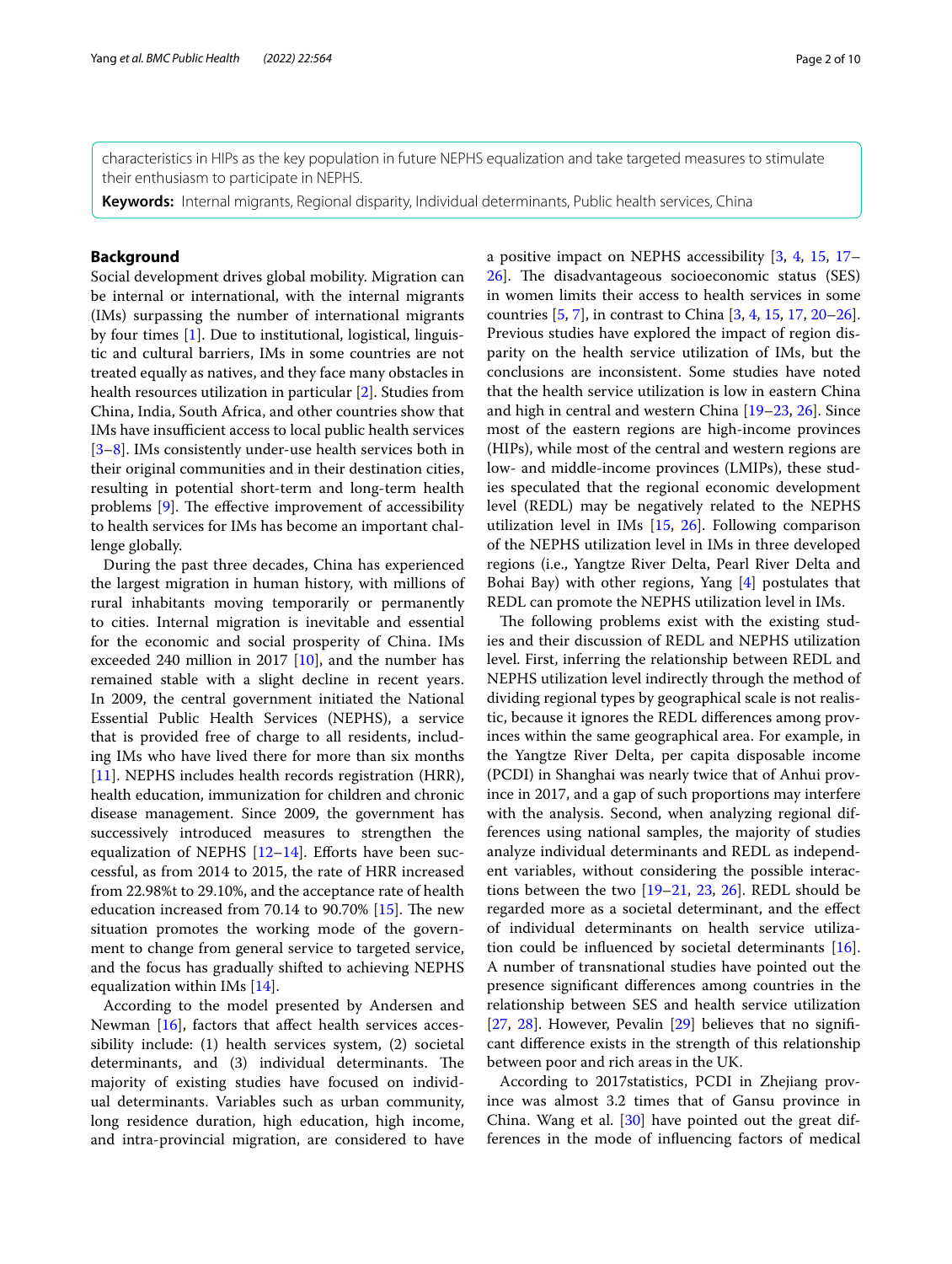service utilization in these two provinces, and the income inequality in Zhejiang province is greater. Few studies have provided information about the impact of the huge regional economic imbalance on the public health service utilization of IMs in China, and whether the relationship between individual determinants and public health service utilization of IMs is diferent among regions with diferent levels of economic development. These are two crucial bottlenecks for the government to continue to promote the equalization of public health services for IMs. To provide further information and promote our understanding regarding these issues, this study divided 28 provincial-level administrative regions into HIPs and LMIPs according to PCDI, based on the 2017 China Migrant Dynamic Survey. Logistic regression analysis was conducted with the rate of NEPHS awareness and HRR as the dependent variables and individual determinants as the independent variables, to investigate the potential existence of signifcant regional diferences in the relationship between individual determinants and NEPHS utilization level. The present study provides a new reference for promoting equalization of public health services for IMs not only in China, but also in other countries and regions with similar characteristics of unbalanced economic development.

## **Methods**

## **Data**

This is a retrospective cross-sectional study. The data was obtained from the China Migrant Dynamic Survey in 2017 provided by the Migrant Population Service Center. The China Migrant Dynamic Survey is an annual national sample survey of the IMs organized by the National Health Commission from 2009, with an annual sample size of approximately 200,000 households. The layered, multi-stage, and probability proportional to size (PPS) sampling method has been adopted in the China Migrant Dynamic Survey. This study adopted the individual questionnaire A of the China Migrant Dynamic Survey, which was uniformly printed and distributed by the National Health Commission. Questionnaire A includes basic information about demography, perception of the destination, state of social interaction, utilization status of NEPHS, etc. Full-time investigators collected the questionnaire data through household interviews, and informed consent was signed by each respondent before commencing the interview. Dates were entered through the migrant population health and household planning dynamic monitoring system, and input data were subjected to multiple checks to ensure their quality.

The target population of China Migrant Dynamic Survey is the infow population aged 15 and above who migrated in the local area (county or city) 1 month before the survey. In this study, the sample inclusion conditions were set as "18-59 years of age, residence duration more than one year, and personal monthly income  $\geq 0$ ". Beijing, Tianjin and Shanghai have only inter-provincial IMs, which do not meet the objective of this study, so the samples from these three cities were excluded. After the quality audit, 102,632 people were fnally included. In addition, the provincial PCDI was introduced to refect the REDL of each provincial region, and was based on 2017 data from the National Bureau of Statistics.

# **Measurements**

### *Dependent variables*

Awareness of NEPHS is a prerequisite for NEPHS utilization [\[31](#page-9-9)], and HRR is highly efective evidence of IMs' access to local NEPHS. Consequently, the two indicators were adopted to refect the IMs' accessibility to NEPHS. Awareness of NEPHS was set as an outcome variable, and the question was "Have you heard of the NEPHS?" with a binary answer of "yes or no". Another outcome variable was HRR, which is one of the service priorities and refects the actual utilization of NEPHS by the IMs. IMs can voluntarily register for a health record account at the local community health service center, and their health information will be recorded. The question was "Have you registered health records at the destination?" with a binary answer of "yes or no".

### *Independent variable*

Seven variables based on the literature were selected as the individual determinants, including sex, residence duration, education, community type, migration range, social participation and relative personal income. Regional disparity was measured by the REDL. Residence duration was divided into two groups, namely  $\leq$ 3 years and>3years. According to years of compulsory education in China, education was divided into two groups, namely  $\leq$ 9 and>9 years groups. Community types were divided into urban and rural communities. The migration range was divided into inter-provincial and intra-provincial migration.

Diferent criteria for regional disparity classifcation from previous studies were adopted in this study. PCDI was introduced to measure REDL, and REDL was divided into two groups according to PCDI in 2017. Five provinces (Zhejiang, Jiangsu, Guangdong, Fujian, and Shandong) with PCDI of more than RMB 36000 were classifed as HIPs, and the remaining 23 provincial districts were classifed as LMIPs.

Personal income is a widely discussed factor afecting the accessibility of health services. Nevertheless, most existing studies have used absolute income [[5,](#page-8-13) [7](#page-8-14), [15](#page-8-9), [18](#page-8-15)[–20](#page-9-1), [22](#page-9-10), [23](#page-9-3)]. The unbalanced economic development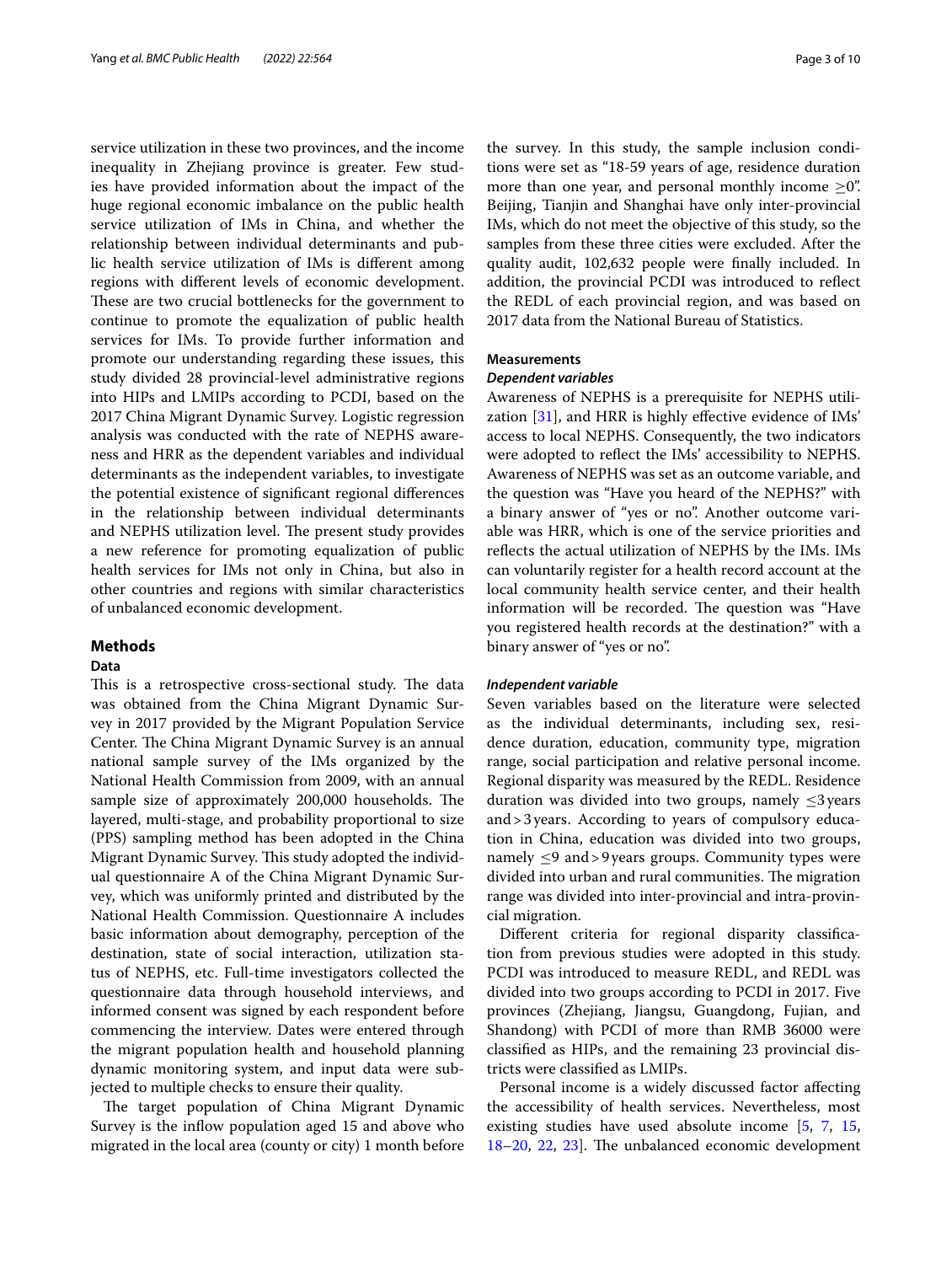of various provinces in China means that a person earning 3000 Yuan per month is considered to belong in the high-income group in Gansu province, but a low-income group in Zhejiang. Wilkinson [\[32\]](#page-9-11) pointed out that relative income is a better indicator of SES, and Chen & Carol [[33\]](#page-9-12) mentioned that relative income is a more effective variable when analyzing regional health inequality in the United States. Therefore, the concept of relative income was adopted in this study, with relative personal income being equal to personal income divided by provincial PCDI. Relative personal income was further divided into three categories: low  $(0-0.99)$ , middle  $(1.00-1.99)$  and high  $(\geq 2)$ .

Social participation is an important means to obtain health information [\[18](#page-8-15), [24](#page-9-13), [34](#page-9-14)], and was also included as one of the independent variables in this study. The question of social participation was "Have you participated in any of the following activities in the past year: trade unions, volunteer associations, homecoming associations, fellow-students association, home town chamber of commerce, others?", with a binary answer of "yes or no".

### **Statistical analysis**

First, the distribution characteristics of all included variables were described. Then, cross table and Chi-square test were employed to detect signifcant diferences in the population structure of IMs between HIPs and LMIPs (Table  $1$ ). Then, for the overall sample, cross table and Chi-square test were used again to verify whether the included independent variables had a signifcant impact on the dependent variables. The total sample was divided into two groups (HIPs and LMIPs), and cross-table analysis and Chi-square test were conducted on the two sub-samples, respectively, to verify whether individual determinants had signifcant impact on the dependent variables in each group (Table [2](#page-4-0)), and whether there was any diference in the impact of the individual determinants on dependent variables between the two groups. Hierarchical logistic regression analysis was performed, following univariate analysis (Table  $3$ ). The dependent variables of the logistic regression model were awareness of NEPHS and HRR. The independent variables of the frst-level model included sex, residence duration, education, community type, migration range, social participation, relative personal income and REDL. The interaction terms of REDL and other seven independent variables were added to the second-level model. Finally, a grouping logistic regression analysis was conducted using aware-

ness of NEPHS and HRR as independent variables, sex, residence duration, education, community type, migration range, social participation and relative personal

<span id="page-3-0"></span>**Table 1** The composition difference of sub-groups of sex, residence duration, education, community type, migration range, social participation, and relative personal income between two groups of region economic developing leve (*N* =102,632)

| <b>Variables</b>            | Subgroups      | <b>Total</b> |      | <b>HIPs</b> |      | <b>LMIPs</b> |      | $X^2$ , p             |
|-----------------------------|----------------|--------------|------|-------------|------|--------------|------|-----------------------|
|                             |                | N            | %    | N           | %    | N            | $\%$ |                       |
| Awareness of NEPHS          | <b>No</b>      | 38,742       | 37.7 | 11,472      | 39.3 | 27,270       | 37.1 | 42.486, $p = 0.000$   |
|                             | Yes            | 63,890       | 62.3 | 17,709      | 60.7 | 46,181       | 62.9 |                       |
| Health records registration | No             | 70,042       | 68.2 | 20,255      | 69.4 | 49,787       | 67.8 | $25.573, p = 0.000$   |
|                             | Yes            | 32,590       | 31.8 | 8926        | 30.6 | 23,664       | 32.2 |                       |
| Sex                         | Male           | 58,647       | 57.1 | 16,426      | 56.3 | 42,221       | 57.5 | $12.111, p = 0.001$   |
|                             | Female         | 43,985       | 42.9 | 12,755      | 43.7 | 31,230       | 42.5 |                       |
| Residence duration          | $\leq$ 3 years | 30,077       | 29.3 | 8966        | 30.7 | 21,111       | 28.7 | $39.674, p = 0.000$   |
|                             | $>$ 3 years    | 72,555       | 70.7 | 20,215      | 69.3 | 52,340       | 71.3 |                       |
| Education                   | $\leq$ 9 years | 62,632       | 61.0 | 18,271      | 62.6 | 44,361       | 60.4 | 43.169, $p = 0.000$   |
|                             | >9 years       | 40,000       | 39.0 | 10,910      | 37.4 | 29,090       | 39.6 |                       |
| Community type              | Urban          | 77,466       | 75.5 | 18,488      | 63.4 | 58,978       | 80.3 | $3237.816, p = 0.000$ |
|                             | Rural          | 25,166       | 24.5 | 10,693      | 36.6 | 14,473       | 19.7 |                       |
| Migration range             | intra-province | 58,526       | 57.0 | 11,375      | 39.0 | 47,151       | 64.2 | $5417.292, p = 0.000$ |
|                             | inter-province | 44,106       | 43.0 | 17,806      | 61.0 | 26,300       | 35.8 |                       |
| Social participation        | No.            | 53,636       | 52.3 | 14,782      | 50.7 | 38,854       | 52.9 | $42.061, p = 0.000$   |
|                             | Yes            | 48,996       | 47.7 | 14,399      | 49.3 | 34,597       | 47.1 |                       |
| Relative personal income    | Low            | 30,891       | 30.2 | 12,281      | 42.2 | 18,610       | 25.5 | 3900.582, $p = 0.000$ |
|                             | Middle         | 47,325       | 46.3 | 13,077      | 44.9 | 34,248       | 46.9 |                       |
|                             | <b>High</b>    | 23,963       | 23.5 | 3736        | 12.9 | 20,229       | 27.7 |                       |

Note:(1) \*\*\*p <0.001, \*\*p <0.01, \*p <0.05. (2) *HIPs* high income provinces, *LMIPs* low-and middle- income provinces; (3) *NEPHS* National Essential Public Health Services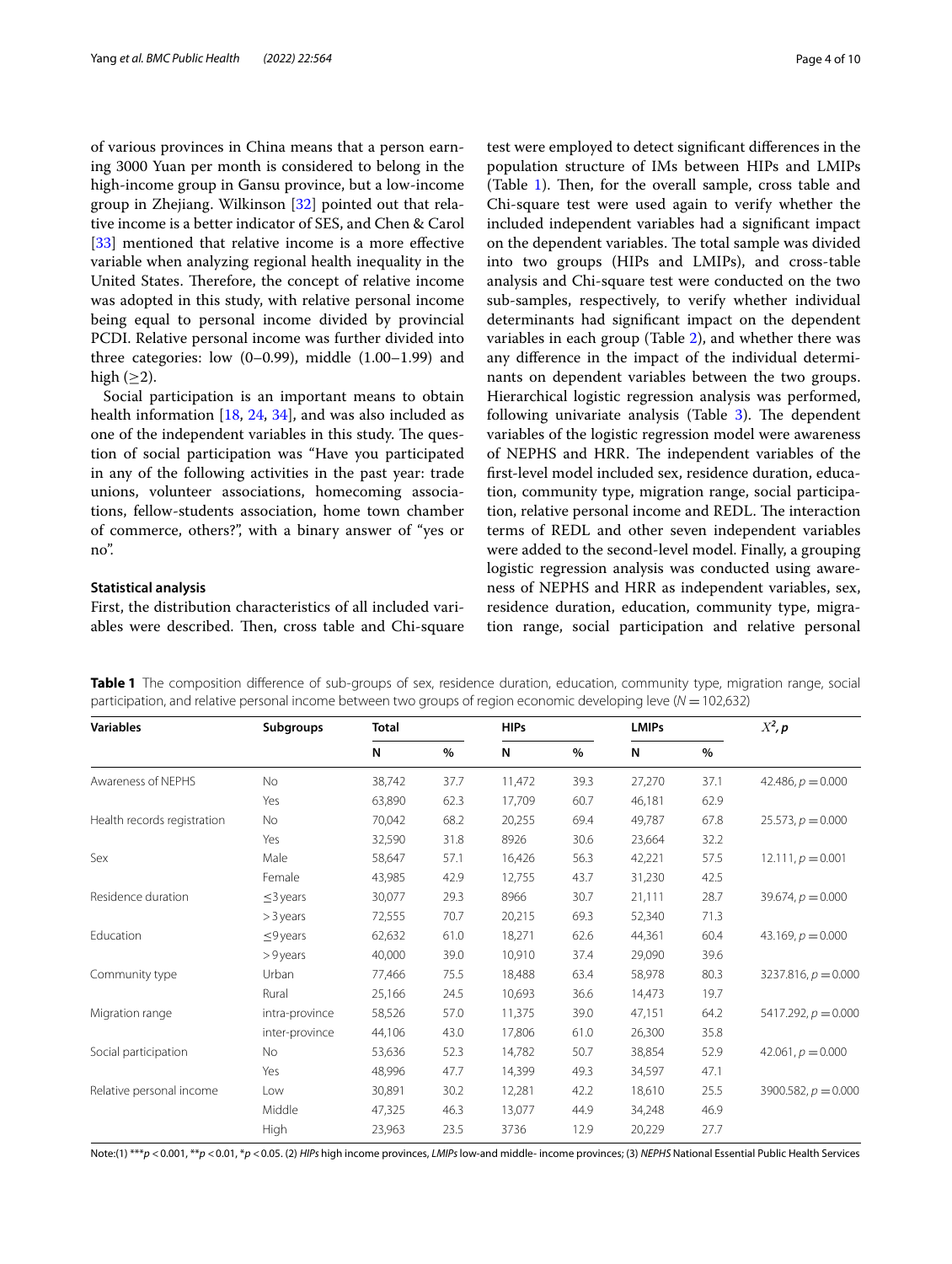<span id="page-4-0"></span>**Table 2** The interactions between REDL and sex, residence time, education, community type, migration range, social participation and relative personal income on utilization of NEPHS(*N* = 102,632)

| <b>Variables</b>         | <b>Subgroups</b> | Rate of awareness of NEPHS (%) |             |              | Rate of health records registration (%) |              |             |              |                       |
|--------------------------|------------------|--------------------------------|-------------|--------------|-----------------------------------------|--------------|-------------|--------------|-----------------------|
|                          |                  | <b>Total</b>                   | <b>HIPs</b> | <b>LMIPs</b> | $X^2$ , p                               | <b>Total</b> | <b>HIPs</b> | <b>LMIPs</b> | $X^2$ , p             |
| Sex                      | Male             | 61.2                           | 60.3        | 61.6         | $0.941, p = 0.332$                      | 30.9         | 29.4        | 31.5         | 12.650, $p = 0.000$   |
|                          | Female           | 63.6                           | 61.2        | 64.6         |                                         | 32.8         | 32.1        | 33.1         |                       |
| Residence duration       | $\leq$ 3 years   | 62.4                           | 59.1        | 63.9         | $3.168, p = 0.075$                      | 30.7         | 29.9        | 31.0         | $18.056, p = 0.000$   |
|                          | $>$ 3 years      | 62.2                           | 61.4        | 62.5         |                                         | 32.2         | 30.9        | 32.7         |                       |
| Education                | $\leq$ 9 years   | 58.6                           | 57.3        | 59.1         | $28.939, p = 0.000$                     | 30.0         | 27.5        | 31.0         | 9.268, $p = 0.002$    |
|                          | $> 9$ years      | 67.9                           | 66.3        | 68.6         |                                         | 34.6         | 35.8        | 34.1         |                       |
| Community type           | Urban            | 63.9                           | 65.0        | 63.6         | $1302.940, p = 0.000$                   | 33.1         | 34.6        | 32.6         | $352.507, p = 0.000$  |
|                          | Rural            | 57.2                           | 53.2        | 60.1         |                                         | 27.7         | 23.7        | 30.7         |                       |
| Migration range          | intra-province   | 64.8                           | 67.3        | 64.2         | $2644.562, p = 0.000$                   | 34.2         | 36.6        | 33.6         | 1129.471, $p = 0.000$ |
|                          | inter-province   | 58.9                           | 57.5        | 60.5         |                                         | 28.5         | 26.7        | 29.7         |                       |
| Social participation     | No               | 54.5                           | 51.9        | 55.6         | $61.607, p = 0.000$                     | 25.8         | 23.3        | 26.8         | 78.782, $p = 0.000$   |
|                          | Yes              | 70.7                           | 69.7        | 71.1         |                                         | 38.2         | 38.1        | 38.3         |                       |
| Relative personal income | Low              | 59.4                           | 57.9        | 60.4         | $2213.865, p = 0.000$                   | 30.1         | 27.9        | 31.6         | 911.543, $p = 0.000$  |
|                          | Middle           | 63.4                           | 62.3        | 63.8         |                                         | 32.6         | 32.3        | 32.7         |                       |
|                          | High             | 63.7                           | 64.2        | 63.6         |                                         | 32.2         | 33.3        | 32.0         |                       |

Note: (1) \*\*\**p* <0.001, \*\**p* <0.01, \**p* <0.05. (2) *HIPs* high income provinces, *LMIPs* low-and middle- income provinces, *NEPHS*: National Essential Public Health Services

income as independent variables, and REDL as a grouping variable (Table  $4$ ). Sampling weights were included in all analyses to adjust for the complexity of the survey design. In logistic regression analysis model, odds ratios (OR) are presented (Tables  $3$  and  $4$ ). All the analyses were performed using SPSS 22.0.

## **Results**

## **Diferences of the IMs' population characteristics between HIPs and LMIPs**

Table [1](#page-3-0) shows that the awareness of NEPHS was 62.3%, while the HRR rate was 31.8%. The awareness of NEPHS and HRR rates of the IMs in LMIPs were signifcantly higher than those in HIPs. In terms of total sample composition, the proportion of IMs was higher among males, resident duration > 3 years, education  $\leq$ 9 years, urban communities, inter-provincial migration and those from LMIPs. The social participation of the IMs was low, with 52.3% of them not participating in any of the organizations listed in the questionnaire in the past year. The relative personal income of the IMs was relatively low. The IMs whose personal income was lower than the local PCDI accounted for 30.2%, and the middle and low income groups accounted for 76.5% of the total sample.

Table [1](#page-3-0) also shows differences of the IMs' characteristics in sex, residence duration, education, community type, migration range, social participation and relative personal income between HIPs and LMIPs groups. The population structure of IMs in HIPs was signifcantly diferent from the corresponding in LMIPs. Compared with LMIPs, there was a higher proportion of sub-group of females (43.7% VS 42.5%), resident duration  $\leq$ 3 years (30.7% VS 28.7%), education ≤9years (62.6% VS 60.4%), rural community (36.6% VS 19.7%), inter-provincial migration (61.0% VS 35.8%), social participation (49.3% VS 47.1%) and low-income (42.2% VS 25.5%) in HIPs.

# **Univariate analysis of the impacts of individual determinants on NEPHS utilization**

Table [2](#page-4-0) shows that female IMs ( $X^2 = 59.269$ ,  $p = 0.000$ ), residence duration > 3 years ( $X^2 = 0.711$ ,  $p = 0.399$ ), education > 9 years ( $X^2$  = 903.376,  $p$  = 0.000), urban community  $(X^2 = 367.754, p = 0.000)$ , intra-province migration range ( $X^2 = 372.441$ ,  $p = 0.000$ ), having social participation  $(X^2 = 2837.832, p = 0.000)$ , high relative personal income ( $X^2 = 149.369$ ,  $p = 0.000$ ) have a higher rate of NEPHS awareness; female IMs  $(X^2 = 41.581, p = 0.000)$ , residence duration > 3 years ( $X^2 = 22.883$ ,  $p = 0.000$ ), education >9years ( $X^2$  = 240.661,  $p$  = 0.000), urban community  $(X^2 = 251.392, p = 0.000)$ , intra-province migration range  $(X^2 = 381.242, p = 0.000)$ , having social participation ( $X^2 = 1816.324$ ,  $p = 0.000$ ), middle relative personal income ( $X^2$  = 56.585,  $p$  = 0.000) have a higher rate of HRR. Table [2](#page-4-0) also reveals that there were signifcant diferences in NEPHS awareness rates between the HIPs and LMIPs group in diferent sub-groups of fve independent variables, in addition to sex and residence duration: education, community type, migration range, social participation and relative personal income. However, the HRR rates of all independent variable subgroups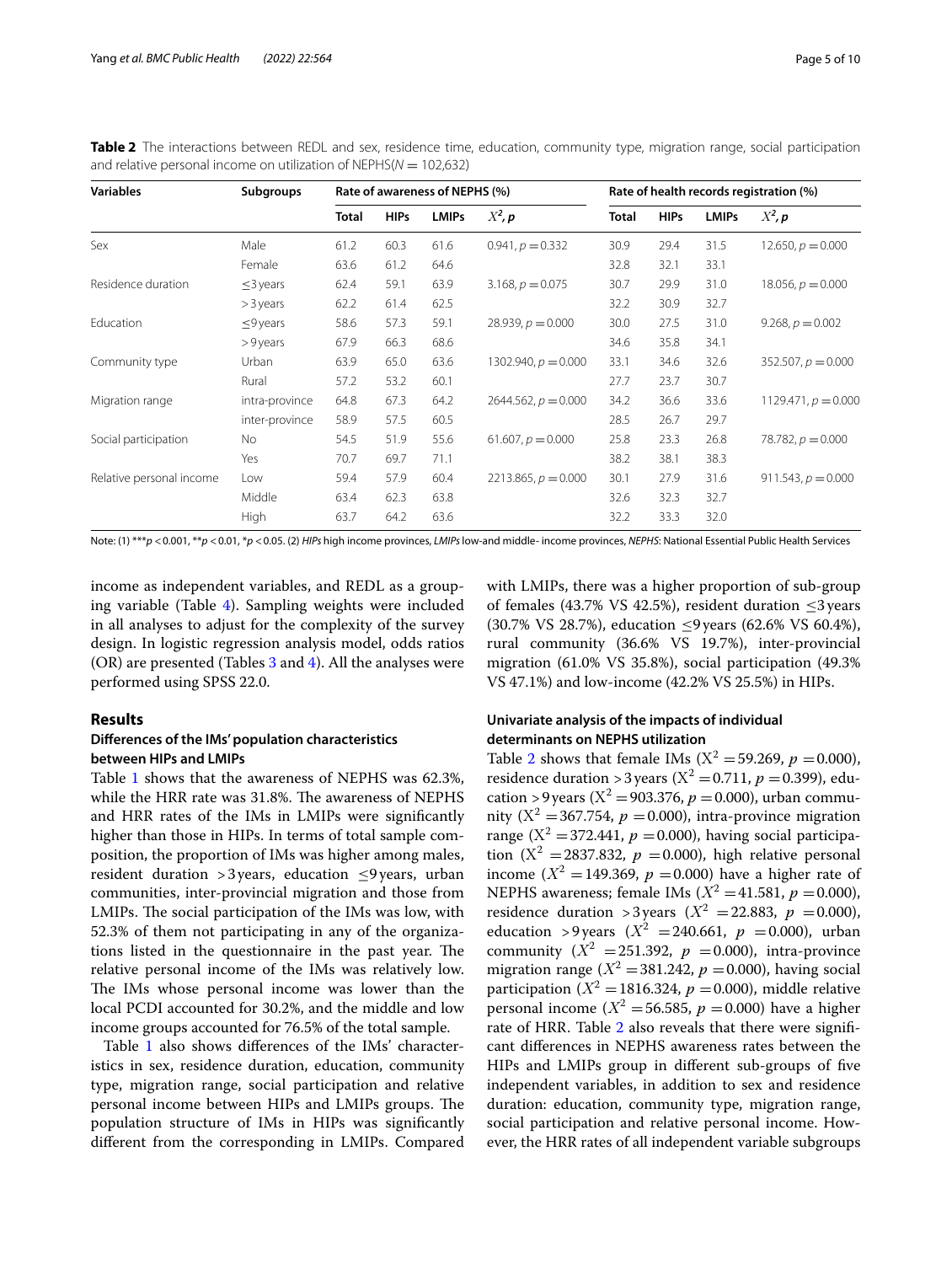| <b>Independent Variables</b>           | Reference group | Awareness of NEPHS (OR) |                | <b>Health records</b><br>registration (OR) |                |
|----------------------------------------|-----------------|-------------------------|----------------|--------------------------------------------|----------------|
|                                        |                 | <b>Block 1</b>          | <b>Block 2</b> | <b>Block 1</b>                             | <b>Block 2</b> |
| Sex                                    | Female          | $1.159***$              | $1.104***$     | $1.124***$                                 | $1.221***$     |
|                                        | Male            |                         |                |                                            |                |
| Residence duration                     | $>$ 3 years     | 1.023                   | $1.099***$     | $1.096***$                                 | 1.048          |
|                                        | $\leq$ 3 years  |                         |                |                                            |                |
| Education                              | >9 years        | $1.262***$              | $1.140***$     | $1.060***$                                 | $1.148***$     |
|                                        | $\leq$ 9 years  |                         |                |                                            |                |
| Community type                         | Urban           | $1.173***$              | $1.386***$     | $1.187***$                                 | $1.440***$     |
|                                        | Rural           |                         |                |                                            |                |
| Migration range                        | Intra-province  | $1.193***$              | $1.383***$     | $1.246***$                                 | $1.380***$     |
|                                        | Inter-province  |                         |                |                                            |                |
| Social participation                   | Yes             | $1.901***$              | 2.008***       | $1.729***$                                 | 1.895***       |
|                                        | No              |                         |                |                                            |                |
| Relative personal income               | Low             | $1.096***$              | $1.081**$      | $1.069***$                                 | $1.146***$     |
|                                        | Middle          |                         |                |                                            |                |
|                                        | High            | $1.078***$              | 1.032          | 1.034                                      | 1.076          |
| <b>REDL</b>                            | <b>LMIPs</b>    | 1.020                   | $1.397**$      | 1.000                                      | $1.661***$     |
|                                        | <b>HIPs</b>     |                         |                |                                            |                |
| REDL*Sex                               |                 |                         | $1.068*$       |                                            | $0.896**$      |
| REDL*Residence duration                |                 |                         | $0.897**$      |                                            | 1.056          |
| REDL*Education                         |                 |                         | $1.144***$     |                                            | $0.895**$      |
| REDL*Community type                    |                 |                         | $0.759***$     |                                            | $0.726***$     |
| REDL*Migration range                   |                 |                         | $0.802***$     |                                            | $0.847***$     |
| REDL*Social participation              |                 |                         | $0.927*$       |                                            | $0.885***$     |
| REDL*Relative personal income (middle) |                 |                         | 1.009          |                                            | $0.897**$      |
| REDL*Relative personal income (high)   |                 |                         | 1.042          |                                            | 0.924          |

<span id="page-5-0"></span>**Table 3** Logistic regression results of sex, residence duration,education, community type, migration range, social participation, region economic developing leve and relative personal income on utilization of NEPHS (*N* = 102,632)

Note: (1) \*\*\**p* <0.001, \*\**p* <0.01, \**p* <0.05. (2) *HIPs* high income provinces, *LMIPs* low-and middle- income provinces, *NEPHS* National Essential Public Health Services, *REDL* region economic developing leve

were signifcantly diferent between the HIPs and LMIPs groups. This difference was highlighted in three independent variables: community type, migration range and relative personal income.

# **Analysis of the moderating efect of REDL**

When awareness of NEPHS was taken as the dependent variable, Omnibus test  $X^2$  increased from 3753.259 ( $p$  <0.001) to 3917.690 ( $p$  <0.001), Cox & Snell R<sup>2</sup> increased from 0.036 to 0.038, Hosmer & Lemeshow test Χ<sup>2</sup> decreased from 10.911 (*p* >0.05) to 6.825 (p>0.05) for block 2 versus block 1, respectively (Table [3\)](#page-5-0). With HRR as the dependent variable, Omnibus test  $X^2$  increased from 2382.530 (*p* <0.001) to 2599.108 (*p* <0.001), Cox & Snell  $\mathbb{R}^2$  increased from 0.023 to 0.025, Hosmer & Lemeshow test  $X^2$  decreased from 36.594 ( $p < 0.001$ ) to 6.169  $(p > 0.05)$  for block 2 versus block 1, respectively. These results show that the interaction efect model has better statistical power. Grouping logistic regression analysis

results according to REDL shown in Table [4](#page-6-0) showed signifcant diferences between the HIPs (Model 1 and 3) and LMIPs (Model 2 and 4) groups.

Table [3](#page-5-0) shows that the main efects of seven variables (i.e., sex, residence duration, education, community type, migration range, social participation and relative personal income) on NEPHS awareness were signifcant (OR values were greater than 1), while the main efects of seven variables (i.e., sex, education, community type, migration range, social participation, relative personal income and REDL) on HRR were signifcant (OR values were greater than 1). Interaction efects between REDL and six other variables (i.e., sex, residence duration, education, community type, migration range and social participation) on awareness of NEPHS were signifcant, and interaction efects between REDL and six variables (i.e., sex, education, community type, migration range, social participation and middle income) on HRR were significant (OR values were less than 1). Table  $4$  shows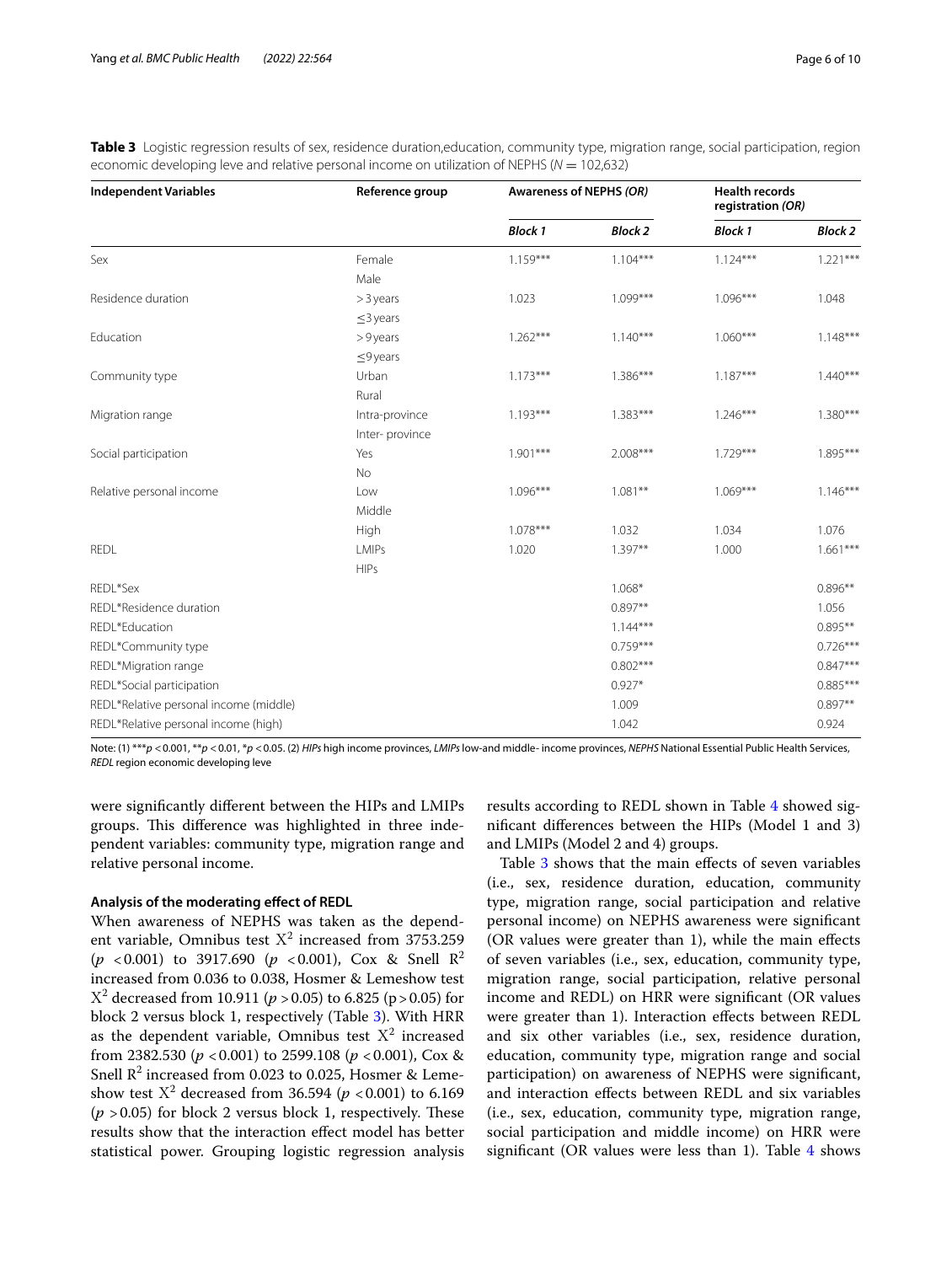<span id="page-6-0"></span>**Table 4** Logistic regression results of sex, residence duration,education, community type, migration range, social participation, and RPCDI on utilization of NEPHS in two groups of region economic developing level (*N* = 102,632)

| <b>Independent Variables</b> | Reference group                  | Awareness of NEPHS [OR, 95%CI] |                           | Health records registration [OR, 95%CI] |                           |  |  |
|------------------------------|----------------------------------|--------------------------------|---------------------------|-----------------------------------------|---------------------------|--|--|
|                              |                                  | Model 1 (HIPs)                 | Model 2(LMIPs)            | Model 3(HIPs)                           | Model 4(LMIPs)            |  |  |
| Sex                          | Female<br>Male                   | 1.104*** [1.049, 1.162]        | $1.179***$ [1.142,1.218]  | 1.221*** [1.157, 1.289]                 | 1.094*** [1.059, 1.131]   |  |  |
| Residence duration           | > 3 years<br>$\leq$ 3 years      | 1.099*** [1.043, 1.158]        | 0.985 [0.952,1.020]       | 1.048 [0.991, 1.108]                    | $1.106***$ [1.068, 1.146] |  |  |
| Education                    | >9 years<br>$\leq$ 9 years       | $1.140***$ [1.081,1.203]       | 1.305*** [1.263,1.348]    | $1.148***$ [1.086,1.213]                | 1.027 [0.994,1.062]       |  |  |
| Community type               | Urban<br>Rural                   | 1.386*** [1.316, 1.460]        | 1.053** [1.013, 1.094]    | 1.440*** [1.360, 1.525]                 | 1.045* [1.004, 1.088]     |  |  |
| Migration range              | Intra-province<br>Inter-province | 1.383*** [1.313,1.456]         | $1.109***$ [1.074, 1.145] | 1.380*** [1.309, 1.455]                 | 1.169*** [1.130, 1.208]   |  |  |
| Social participation         | Yes<br>No                        | 2.008*** [1.911,2.109]         | 1.861*** [1.804,1.921]    | 1.895*** [1.799, 1.997]                 | 1.677*** [1.624,1.732]    |  |  |
| Relative personal income     | Low<br>Middle                    | $1.084***$ [1.027, 1.144]      | $1.093***$ [1.052,1.135]  | $1.146***$ [1.082, 1.214]               | 1.028 [0.989,1.070]       |  |  |
|                              | High                             | 1.032 [0.950, 1.120]           | $1.074**$ [1.029,1.122]   | 1.076 [0.988, 1.172]                    | 0.994 [0.950,1.040]       |  |  |

Note: (1)\*\*\**p* <0.001, \*\**p* <0.01, \**p* <0.05.(2) *HIPs* high income provinces, *LMIPs* low-and middle- income provinces, *NEPHS* National Essential Public Health Services

that OR values of females, residence duration >3years of education >9years, urban community, intra-provincial migration, social participation, and middle income were greater than 1 in Model 1, and in Model 2, some OR values of corresponding terms were larger and some were smaller. The OR values of females, education  $>9$  years, urban community, intra-provincial migration, social participation, and middle income were greater than 1 in Model 3, and the OR values of the corresponding terms in Model 4 were all smaller.

# **Discussion**

Twenty-eight provincial regions in China were divided into HIPs and LMIPs according to PCDI in this study. This new classification produced different results from previous studies. Compared with LMIPs, the NEPHS utilization level of IMs in HIPs was lower and the gap more prominent after controlling for other variables and interaction efects, while the proportion of IMs with vulnerable characteristics was higher and the negative efects of these characteristics on service access were stronger.

Previous studies have attributed the low level of IMs' NEPHS utilization in HIPs to the shortage of NEPHS resources per capita [[15,](#page-8-9) [22,](#page-9-10) [26](#page-9-0)] Although the samples from Beijing, Tianjin and Shanghai were excluded, our results partly support this conclusion [[19–](#page-9-2)[23](#page-9-3), [26\]](#page-9-0), that is, IMs in HIPs have lower levels of NEPHS utilization. The relationship between REDL and health service utilization seems to be at odds with what is commonly believed. The HIPs have higher NEPHS resources than LMIPs [\[35](#page-9-15), [36](#page-9-16)], but the HIPs have absorbed more than 70% of the interprovincial IMs [\[10](#page-8-5)], thus the infux of inter-provincial IMs has diluted its per capita public health resources. Meanwhile, public health resources in LMIPs have grown rapidly with the help of transfer payments from the central government. As a result, public health resources per capita in HIPs are relatively inadequate. Data from 2017 showed that the developed Yangtze River Delta had 4.01 primary medical institutions per 10,000 people, while the average in other parts of China was 7.52 [[37\]](#page-9-17). In this study, after controlling for some variables, especially the interaction between REDL and other variables, the disadvantage of NEPHS accessibility of IMs in HIPs was further amplified. The results of our study seem to further confrm that the lack of per capita resources is an important factor restricting the access of IMs to NEPHS in HIPs.

The difference in the IMs' population structure may be another important reason for the gap in access to NEPHS between HIPs and LMIPs. Factors involving supply play important roles in individual health care utilization, but do not fully explain geographical inequalities [[38\]](#page-9-18). Just as Andersen and Newman [[16](#page-8-10)] pointed out that both the volume and distribution of resources have a high impact on the accessibility of health services, distribution of NEPHS resources among the IMs in HIPs has been difficult. The results revealed that the proportion of subgroups with residence duration  $\leq$ 3 years, education  $\leq$ 9 years, rural community, inter-provincial migration and low income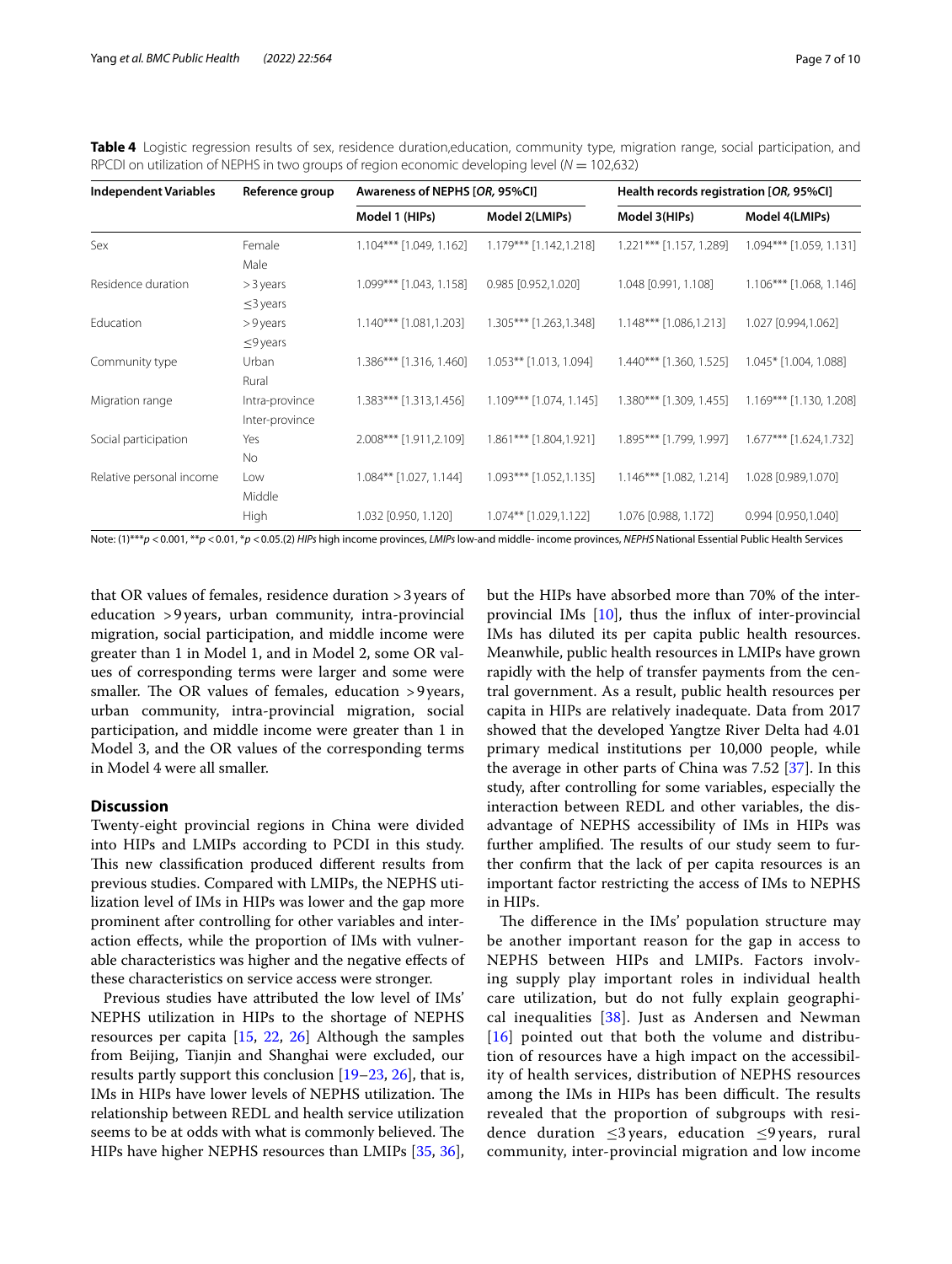was signifcantly higher in HIPs. In fact, these characteristics were risk factors for NEPHS utilization, both in previous studies  $[3, 4, 15, 17–26]$  $[3, 4, 15, 17–26]$  $[3, 4, 15, 17–26]$  $[3, 4, 15, 17–26]$  $[3, 4, 15, 17–26]$  $[3, 4, 15, 17–26]$  $[3, 4, 15, 17–26]$  $[3, 4, 15, 17–26]$  $[3, 4, 15, 17–26]$  and in the present study. Low education and income mean low SES, and low SES is a risk factor for health service utilization [[39](#page-9-19)]. Short-term residence and inter-provincial migration mean that IMs will face more cultural conficts and adaptation difficulties, which further affects the social network construction of the IMs in the destination, and the social network is an important channel for migrants to access health service information  $[40]$  $[40]$ . The urban-rural dual economic structure in China makes public health resources in rural communities poorer than those in urban communities, which can result in a reduction of IMs' NEPHS utilization level in HIPs for a high proportion of vulnerable groups.

In HIPs, the proportion of IMs with vulnerable characteristics was higher, in addition to the negative efect of these characteristics on IMs' NEPHS utilization being stronger. Among migration range, community type, social participation, education and income, the efects of the frst three variables on NEPHS awareness were stronger in HIPs, while efects of all fve variables on HRR were stronger in HIPs. Compared with LMIPs, the subgroup of IMs with intra-provincial migration, high-income and urban community had a higher NEPHS utilization level, while the subgroup of IMs with inter-provincial migration, low-income and rural community had a lower NEPHS utilization level in the HIPs. These results show that access to NEPHS was less equally distributed among IMs in HIPs than in LMIPs. Although this fnding is different from the report of Pevalin [\[29\]](#page-9-7), it is basically consistent with the results of Wang et al.  $[30]$  $[30]$ . This may be due to the diferent hukou registration systems adopted by HIPs and LMIPs. The HIPs implement a relatively high entry threshold in order to control the population size, while the LMIPs adopt more inclusive policies to attract IMs. It is more difficult for disadvantaged IMs to obtain hukou in HIPs, and many rights are still tied to hukou. The main obstacles for the IMs to obtaining citizenship, equal social rights and political participation are institutional factors [[41](#page-9-21)]. Institutional exclusion could weaken the IMs' identifcation and belonging to the destination, and which could further reduce their enthusiasm to participate in NEPHS, resulting in enhancement of the negative efects of vulnerable characteristics. Just as Yang Xin [[4\]](#page-8-11) said, only paying attention to supply factors without stimulating IMs' participation cannot promote the NEPHS equalization to a higher level.

The results of this study prompted the Chinese government to focus on the disadvantaged groups in HIPs in the future work of equalization of NEPHS for IMs. In view of the high proportion of vulnerable IMs, it is necessary for

HIPs to adopt diferent strategies to promote the equality of NEPHS from LMIPs. In this regard, we proposed three suggestions: (1) First, HIPs need to remove institutional barriers for IMs to access NEPHS resources, and gradually remove social welfare and resource allocation functions attached to the household registration system. (2) HIPs should take measures to push the input of public health service resources for rural communities, and reduce the gap of NEPHS between urban and rural areas as soon as possible. (3) HIPs need to perform well in community mobilization, strengthen the registration system of IMs, and timely grasp the IMs' information for classifed management. Targeted help, publicity and mobilization should be organized and performed for the disadvantaged migrant population, to stimulate the enthusiasm of the vulnerable groups to participate in NEPHS.

### **Strength and limitations**

Diferent from previous studies, PCDI instead of geographical scale was adopted in this study to classify 28 provincial regions into HIPs and LMIPs, and excluded samples from Beijing, Shanghai and Tianjin to reduce bias. The results from this innovative way of classification yielded three highlights: (1) The re-examining of the gap of IMs' NEPHS utilization between HIPs and LMIPs deepened our understanding. (2) The results point that the population structure diference of IMs between HIPs and LMIPs may be an important reason for the NEPHS inequality of IMs in HIPs.  $(3)$  This is the first time to the knowledge of the authors that the negative efects of vulnerable characteristics on the IMs' NEPHS utilization were shown to be amplifed in HIPs. At the same time, this study also had two limitations: (1) Only two indicators (NEPHS awareness and HRR) were chosen to refect the IMs' situation of NEPHS utilization. More programs should be discussed in detail, to increase the overall understanding of the impact of REDL on NEPHS utilization. (2) Due to limited authority, only the data of the 2017 China Migrant Dynamic Survey were analyzed, which is now more than 4 years old. In view of the rapid progress in the equalization of NEPHS for IMs in China, the data needs to be updated to draw conclusions more consistent with the current situation.

# **Conclusions**

This study adopted per capita disposable income (PCDI) and a new classifcation, to divide 28 provincial regions in China into high income provinces (HIPs) and low and middle income provinces (LMIPs). Although the results of univariate analysis showed that the internal migrants (IMs') national essential public health services (NEPHS) utilization level in HIPs was signifcantly lower than that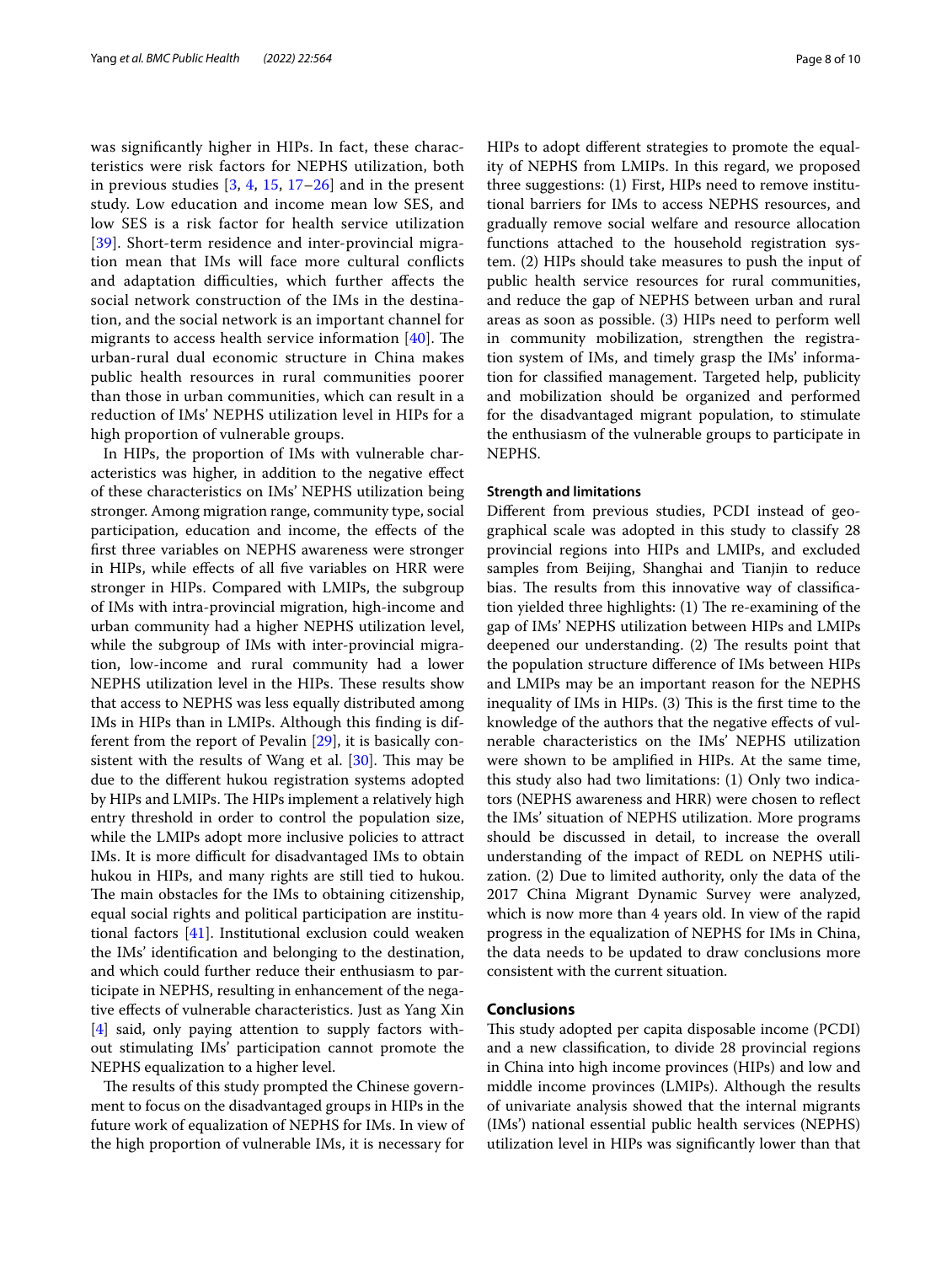in LMIPs, and the gap was more prominent after controlling for other variables and interaction effects. This study revealed that the sub-group proportion of IMs with vulnerable characteristics was higher in HIPs than in LMIPs. Compared with LMIPs, NEPHS utilization level of IMs with vulnerable characteristics was lower, and the negative efects of these characteristics on the IMs' NEPHS utilization were amplified in HIPs. The government is urged to regard the IMs with vulnerable characteristics in HIPs as the key population in the future NEPHS equalization policies and take targeted measures to stimulate their enthusiasm to participate in NEPHS.

#### **Abbreviations**

HRR: Registration of Health Records; HIPs: High Income Provinces; IMs: Internal Migrants; LMIPs: Low- and Middle- Income Provinces; NEPHS: National Essential Public Health Services; PCDI: Per Capita Disposable Income; REDL: Regional Economic Development Level; SES: Socioeconomic Status.

#### **Acknowledgments**

The authors thank the Migrant Population Service Center, National Health Commission of the People's Republic of China for providing the data.

#### **Authors' contributions**

All authors participated in the design of the study. Z Y applied for the data, carried out the statistical analysis, composed the first draft, and was responsible for the subsequent revision of each version. CH J and Z Y applied for the data together, and CH J also made important contributions to the determination of the research direction, the selection of research methods and the structure of the discussion. JS H participated in the statistical analysis of data, the design of tables, the writing of strength and limitations in the discussion and subsequent revisions. The fnal manuscript was read and approved by all authors.

#### **Funding**

None.

### **Availability of data and materials**

You can log on to the China Migrant Population Data Platform [\(https://www.](https://www.chinaldrk.org.cn/wjw) [chinaldrk.org.cn/wjw](https://www.chinaldrk.org.cn/wjw) /#/home), and follow the prompts on the website to register an account for free. If you want to obtain research data, you need to submit a research plan and an application form for using data from the National Internal Migrant Dynamic Monitoring Survey to the platform. The application form needs to be authorized by the researchers' institution. At the same time, researchers need to sign a data use agreement with the Migrant Population Service Center of the National Health Commission, quaranteeing that they will use the data in accordance with the requirements of the agreement and will not transfer the data to any third party. If researchers have research results that are published publicly, they need to upload the results to the platform account they signed up for, so that they are eligible for the next application.

### **Declarations**

### **Ethics approval and consent to participate**

The "National Internal Migrant Dynamic Monitoring Survey, 2017" data is publicly available to authorized researchers who have been given permission by the Migrant Population Service Center. Written informed consents were obtained from all participants. The analysis of public access data was exempted by the Medical Ethics Committee of Tongji University. As this study involved analyzing anonymized existing data, ethical approval was not required.

#### **Consent for publication**

Not applicable.

#### **Competing interests**

No competing interests in this study.

#### **Author details**

<sup>1</sup> School of Medicine, Tongji University, No 1239 Siping Road, Yangpu District, Shanghai 200092, China. <sup>2</sup> School of Medicine, Jinggangshan University, Jian 343009, Jiangxi, China.

Received: 24 May 2021 Accepted: 25 February 2022

### **References**

- <span id="page-8-0"></span>1. United Nations Development Programme. Human Development Report 2009: Overcoming barriers: Human mobility and development.
- <span id="page-8-1"></span>2. International organization for migration: internal migration and development: a global perspective. 2005.
- <span id="page-8-2"></span>3. Lu LM, Zeng JC, Zeng Z. What limits the utilization of health services among China labor force? Analysis of inequalities in demographic, socioeconomic and health status. Int J Equity Health. 2017;16:30. [https://doi.](https://doi.org/10.1186/s12939-017-0523-0) [org/10.1186/s12939-017-0523-0.](https://doi.org/10.1186/s12939-017-0523-0)
- <span id="page-8-11"></span>Yang X. Difference in utilization of basic public health service between registered and migrant population and its related factors in China, 2015. Chin J Public Health. 2018;34(10):781–5. [https://doi.org/10.11847/zgggw](https://doi.org/10.11847/zgggws1115819) [s1115819](https://doi.org/10.11847/zgggws1115819).
- <span id="page-8-13"></span>5. Kusuma KS, Babu BV. Migration and health: a systematic review on health and health care of internal migrants in India. Int J Health Plann Mgmt. 2018;33:775–93.
- Lu Y. Rural-urban migration and health: evidence from longitudinal data in Indonesia. Soc Sci Med. 2010;2010(70):412–9.
- <span id="page-8-14"></span>7. Ginsburg C, Collins MA, Gómez-Olivé FX, et al. Internal migration and health in South Africa: determinants of healthcare utilization in a young adult cohort. BMC Public Health. 2021;21:554.
- <span id="page-8-3"></span>Todrys KW, Amon JJ. Within but without: human rights and access to HIV prevention and treatment for internal migrants. Glob Health. 2009;5:17. [https://doi.org/10.1186/1744-8603-5-17.](https://doi.org/10.1186/1744-8603-5-17)
- <span id="page-8-4"></span>Gong P, Liang S, Carlton EJ, et al. Urbanization and health in China. Lancet. 2012;379(9818):843–52.
- <span id="page-8-5"></span>10. National Health Commission. China migrant population development report 2018. Beijing: China Population Press; 2018.
- <span id="page-8-6"></span>11. National Health Commission. National standards for Essential Public Health Services (Third Edition). 2017. Accessed 15 Mar 2017.[http://www.](http://www.nhc.gov.cn/jws/s3578/201703/d20c37e23e1f4c7db7b8e25f34473e1b.shtml) [NationalHealthCommission.gov.cn/jws/s3578/201703/d20c37e23e1f4c7](http://www.nhc.gov.cn/jws/s3578/201703/d20c37e23e1f4c7db7b8e25f34473e1b.shtml) [db7b8e25f34473e1b.shtml](http://www.nhc.gov.cn/jws/s3578/201703/d20c37e23e1f4c7db7b8e25f34473e1b.shtml)
- <span id="page-8-7"></span>12. National Health Commission. Program of pilot work on equalization of basic public services in health and household planning for migrant population. [http://www.NationalHealthCommission.gov.cn/ldrks/s3577/](http://www.nhc.gov.cn/ldrks/s3577/201312/39f344bd0a4f419ca66ef8b933eaa561.shtml) [201312/39f344bd0a4f419ca66ef8b933eaa561.shtml](http://www.nhc.gov.cn/ldrks/s3577/201312/39f344bd0a4f419ca66ef8b933eaa561.shtml). Accessed 19 Dec 2013.
- 13. The State Council. Interim Regulations on Residence Permits. [http://www.](http://www.gov.cn/zhengce/) [gov.cn/zhengce/2](http://www.gov.cn/zhengce/)015–12/14/ content\_5023611. htm. Accessed 14 Dec 2015.
- <span id="page-8-8"></span>14. National Health Commission. Action Plan on Health Education and Promotion for the Migrant Population (2016–2020). [http://www.NationalHe](http://www.nhc.gov.cn/ldrks/s3577/201606/cf593583b37241a58068e0aa0b86d2de.shtml) [althCommission.gov.cn/ldrks/s3577/201606/cf593583b37241a58068](http://www.nhc.gov.cn/ldrks/s3577/201606/cf593583b37241a58068e0aa0b86d2de.shtml) [e0aa0b86d2de.shtml](http://www.nhc.gov.cn/ldrks/s3577/201606/cf593583b37241a58068e0aa0b86d2de.shtml). Accessed 14 June 2016.
- <span id="page-8-9"></span>15. Zhang JY, Lin SL, Liang D, et al. Public health services utilization and its determinants among internal migrants in China: evidence from a nationally representative survey. Int J Environ Res Public Health. 2017;14(9):1002.
- <span id="page-8-10"></span>16. Andersen R, Newman JF. Societal and individual determinants of medical care utilization in the United States. The Milbank Memorial Fund Quarterly. Health Society. 1973;51(1):95–124.
- <span id="page-8-12"></span>17. Guo J, Shao F, Fan H, et al. Analysis on the access to the basic public health care services and infuencing factors among migrants. Chin J Health Policy. 2016;9(8):75–82.
- <span id="page-8-15"></span>18. Hou ZY, Lin S, Zhang D. Social capital, neighbourhood characteristics and utilization of destination public health services among domestic migrants in China: a cross sectional study. BMJ Open. 2017;7:e014224. <https://doi.org/10.1136/bmjopen-2016-014224>.